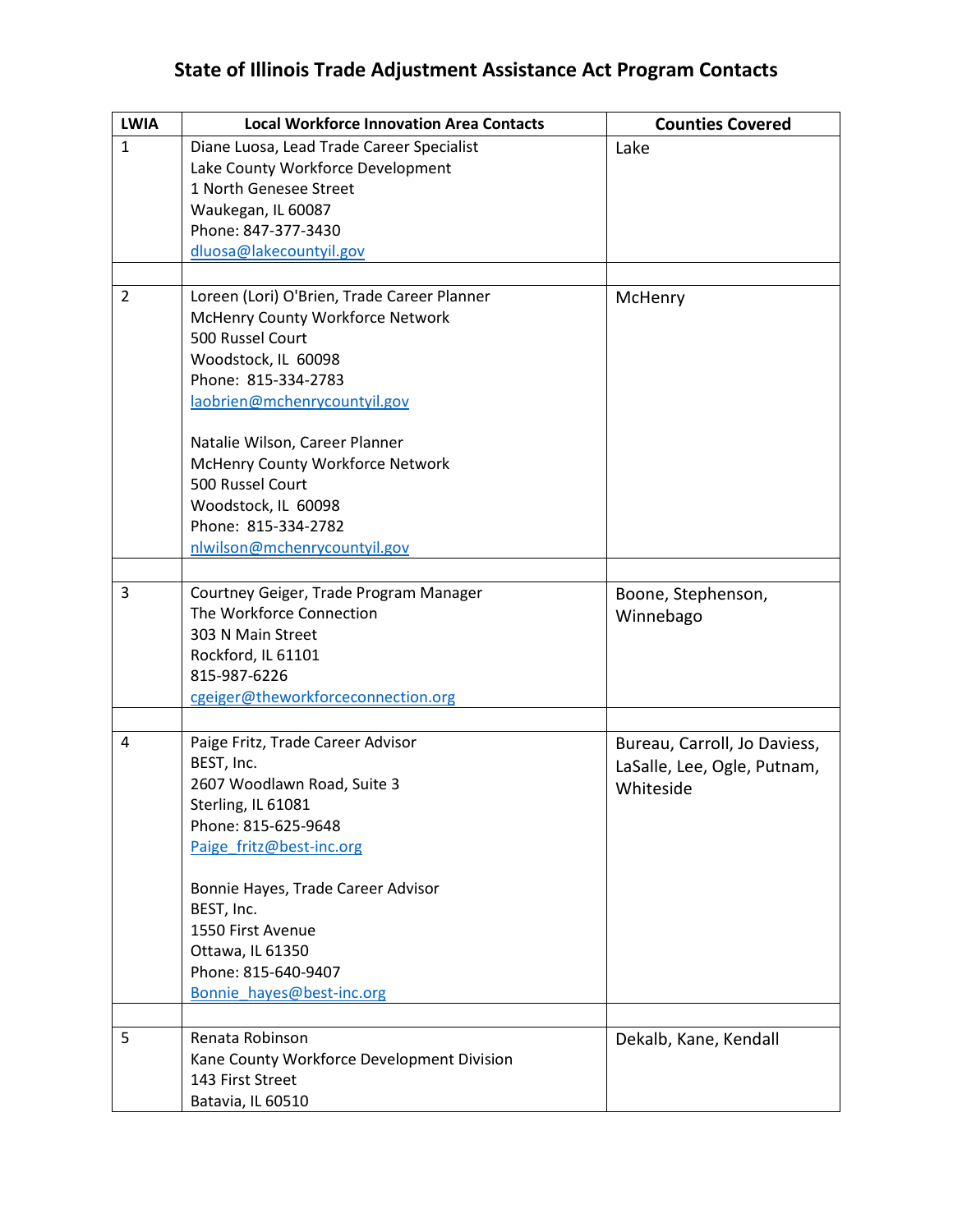|    | Phone: 630-762-2078                          |                   |
|----|----------------------------------------------|-------------------|
|    | robinsonrenata@co.kane.il.us                 |                   |
|    |                                              |                   |
|    | Lindsay Hutchins, Trade Case Manager         |                   |
|    | Kane County Workforce Development Division   |                   |
|    | 143 First Street                             |                   |
|    | Batavia, IL 60510                            |                   |
|    | Phone: 630-208-1854                          |                   |
|    | hutchinslindsay@co.kane.il.us                |                   |
|    |                                              |                   |
|    |                                              |                   |
| 6  | Deb Hoffman, Trade Career Counselor          | <b>DuPage</b>     |
|    | DuPage County Workforce Development Division |                   |
|    | at workNet DuPage Career Center              |                   |
|    | 2525 Cabot Drive, Suite 302                  |                   |
|    | Lisle, IL 60532                              |                   |
|    | Phone: 630-955-2036                          |                   |
|    | dhoffman@worknetdupage.org                   |                   |
|    | www.worknetdupage.org                        |                   |
|    |                                              |                   |
|    | Susi Pihera, Rapid Response Representative   |                   |
|    | DuPage County Workforce Development Division |                   |
|    | at workNet DuPage Career Center              |                   |
|    | 2525 Cabot Drive, Lisle Illinois             |                   |
|    | Phone: 630-955-2041                          |                   |
|    | spihera@worknetdupage.org                    |                   |
|    |                                              |                   |
| 10 | Lisa Borrelli                                | Will              |
|    | Workforce Services Division of Will County   |                   |
|    | 2400 Glenwood Ave.                           |                   |
|    | Joliet, IL 60451                             |                   |
|    | Phone: 815-723-3874                          |                   |
|    |                                              |                   |
|    | lborrelli@willcountyillinois.com             |                   |
|    |                                              |                   |
|    | Ranona Dixon, Career Planner                 |                   |
|    | Workforce Services Division of Will County   |                   |
|    | 2400 Glenwood Ave.                           |                   |
|    | Joliet, IL 60451                             |                   |
|    | Phone: 815-723-3878                          |                   |
|    | rdixon@willcountyillinois.com                |                   |
|    |                                              |                   |
| 11 | Monica Lowe Director                         | Grundy, Kankakee, |
|    | <b>KCC Kankakee Workforce Services</b>       | Livingston        |
|    | 450 North Kinzie Ave.                        |                   |
|    | Bradley, IL 60915                            |                   |
|    | Phone: 815.802.8962                          |                   |
|    | mlowe@kcc.edu                                |                   |
|    |                                              |                   |
|    |                                              |                   |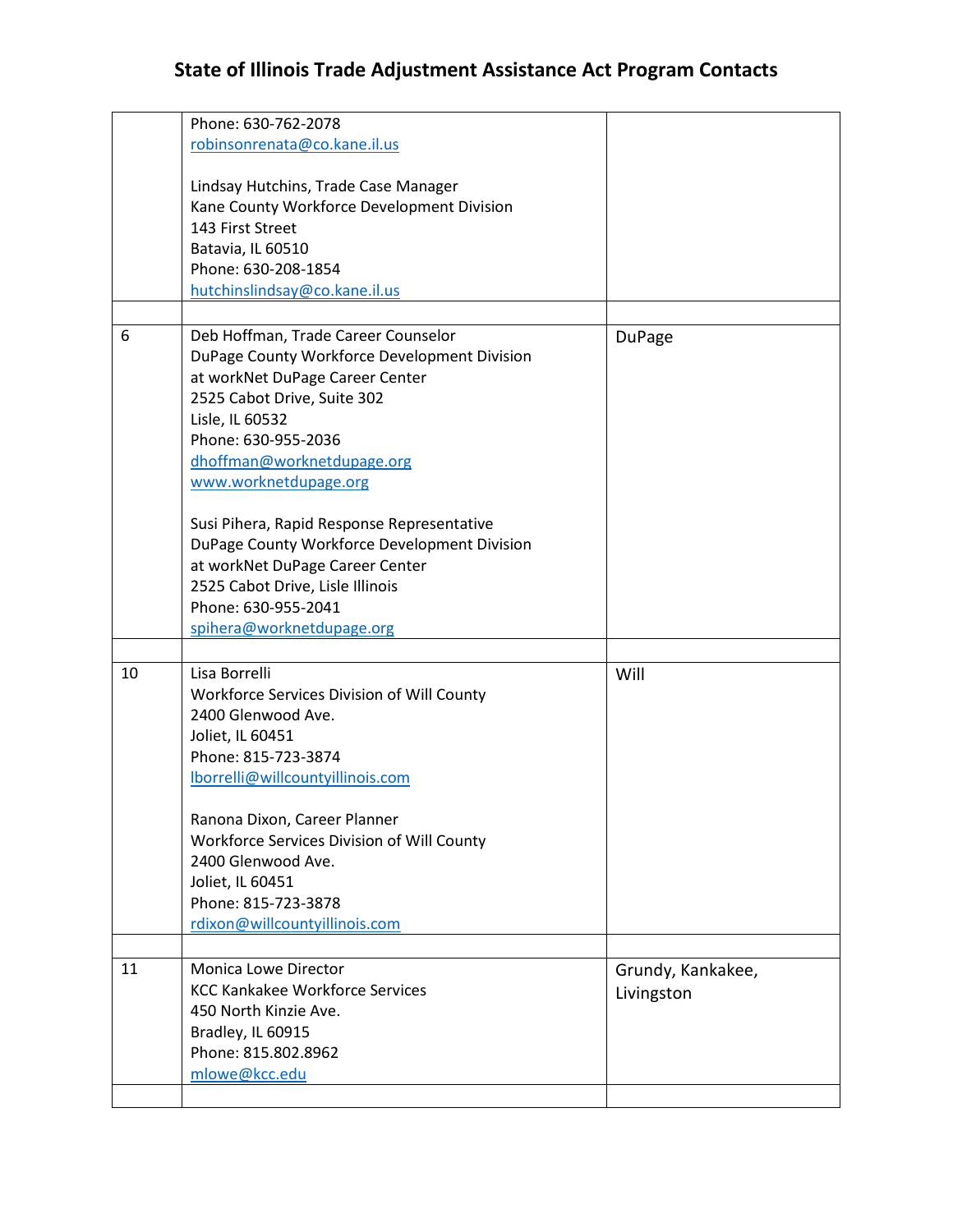| 13 | Lori L. Warren, Career Planner                | Henry, Mercer, Rock Island |
|----|-----------------------------------------------|----------------------------|
|    | American Job Center                           |                            |
|    | 500 42nd Street, Suite #4                     |                            |
|    | Rock Island, IL 61201                         |                            |
|    | Phone: 309-793-7708                           |                            |
|    | lori.warren@americanjob.center                |                            |
|    |                                               |                            |
| 14 | Mike Pearman, Trade Program Manager           | Adams, Brown, Hancock,     |
|    | Workforce Office of Western Illinois          | Henderson, Knox,           |
|    | 49 N Prairie Street                           | McDonough, Pike, Schuyler, |
|    | Galesburg, IL 61401                           | Warren                     |
|    | Phone: 309-343-9832 ext. 302                  |                            |
|    | mpearman@grics.net                            |                            |
|    | Mike Haptonstahl                              |                            |
|    | Workforce Office of Western Illinois          |                            |
|    | 49 N. Prairie Street                          |                            |
|    | Galesburg, IL 61401                           |                            |
|    | Phone: 309-343-9832 ext. 304                  |                            |
|    | mhaptonstahl@grics.net                        |                            |
|    |                                               |                            |
| 15 | Dena Weth, Assistant Director                 | Fulton, Marshall, Mason,   |
|    | <b>Career Link</b>                            | McLean, Peoria, Stark,     |
|    | 705 E. Lincoln Street, Suite 110              | Tazewell, Woodford         |
|    | Normal, IL 61761                              |                            |
|    | Phone: 309-807-1296                           |                            |
|    | dweth@careerlink16.com                        |                            |
|    | Kelly Shapmire, Program Manager               |                            |
|    | <b>Career Link</b>                            |                            |
|    | 705 E. Lincoln Street, Suite 110              |                            |
|    | Normal, IL 61761                              |                            |
|    | Phone: 309-807-1378                           |                            |
|    | kschapmire@careerlink16.com                   |                            |
|    |                                               |                            |
| 17 | Cassandra Dunham, Business Services Manager   | Champaign, Douglas, Ford,  |
|    | Champaign County Regional Planning Commission | Iroquois, Piatt            |
|    | 1307 N. Mattis Ave.                           |                            |
|    | Champaign, IL 61821                           |                            |
|    | Phone: 217-531-8276 Ext. 816                  |                            |
|    | cdunham@ccrpc.org                             |                            |
|    | Toriana Rhone, Program Manager                |                            |
|    | Champaign County Regional Planning Commission |                            |
|    | 1307 N. Mattis Ave.                           |                            |
|    | Champaign, IL 61821                           |                            |
|    | Phone: 217-531-8275 Ext. 815                  |                            |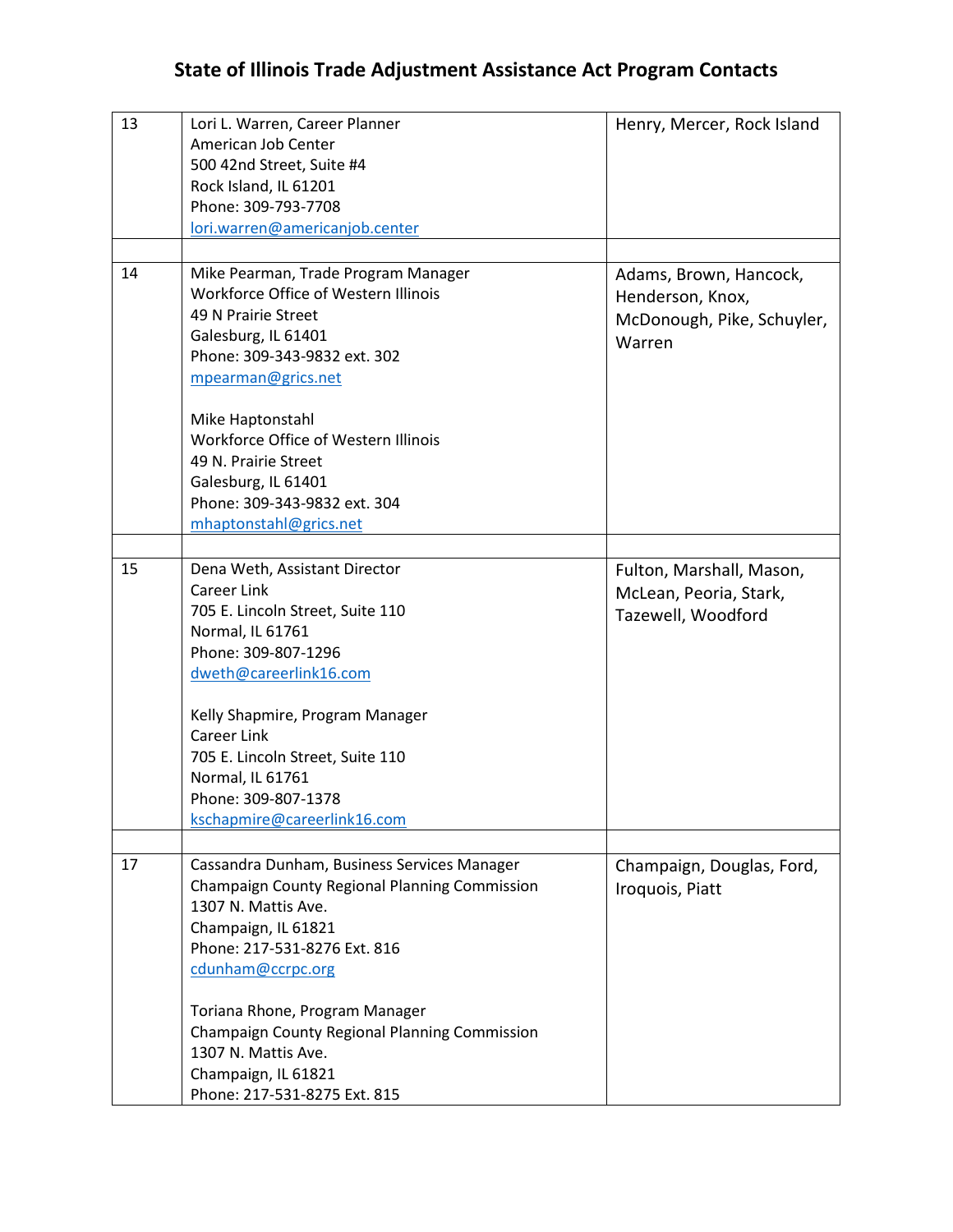|    | trhone@ccrpc.org                                                                                                                                                                 |                                                           |
|----|----------------------------------------------------------------------------------------------------------------------------------------------------------------------------------|-----------------------------------------------------------|
|    |                                                                                                                                                                                  |                                                           |
| 18 | Chuck Jones, Special Grant Coordinator<br><b>Vermilion County Works</b><br>407 N. Franklin St., Ste. B<br>Danville, IL 61832<br>Phone: 217-442-0296 ext. 105<br>c.jones@dacc.edu | Vermillion                                                |
|    |                                                                                                                                                                                  |                                                           |
| 19 | Rocki Wilkerson, Executive Director<br><b>Workforce Investment Solutions</b><br>757 W Pershing Road<br>Decatur, IL 62526<br>Phone: 217-875-8720<br>rwilkerson@mdwis.org          | DeWitt, Macon                                             |
|    | James Wills, Case Manager<br><b>Workforce Investment Solutions</b><br>757 W Pershing Road<br>Decatur, IL 62526<br>Phone: 217-875-8715<br>Jwills@mdwis.org                        |                                                           |
|    |                                                                                                                                                                                  |                                                           |
| 20 | Diana Lathan<br>Land of Lincoln Workforce Alliance<br>1300 S 9th Street<br>Springfield, IL 62703<br>Phone: 217-558-4279<br>dlathan@worknet20.org                                 | Cass, Christian, Logan,<br>Menard, Sangamon               |
|    |                                                                                                                                                                                  |                                                           |
| 21 | <b>Chris Casey</b><br>West Central Development Council<br>116 S Plum Street<br>Carlinville, IL 62626<br>Phone: 217-854-9644 ext. 1232<br>chris.casey@west-central.org            | Greene, Macoupin,<br>Montgomery, Morgan,<br>Scott, Shelby |
| 22 | Antonio D. Stephens<br><b>MCETD</b><br>101 E. Edwardsville Rd.<br>Wood River, IL 62095<br>Phone: 618-296-4534<br>tdstephens@co.madison.il.us                                     | Bond, Calhoun, Jersey,<br>Madison                         |
|    |                                                                                                                                                                                  |                                                           |
| 23 | Elaine Nuding, TAA Coordinator<br>C.E.F.S.<br>Crossroads Workforce Center                                                                                                        | Clark, Clay, Coles, Crawford,<br>Cumberland, Edgar,       |